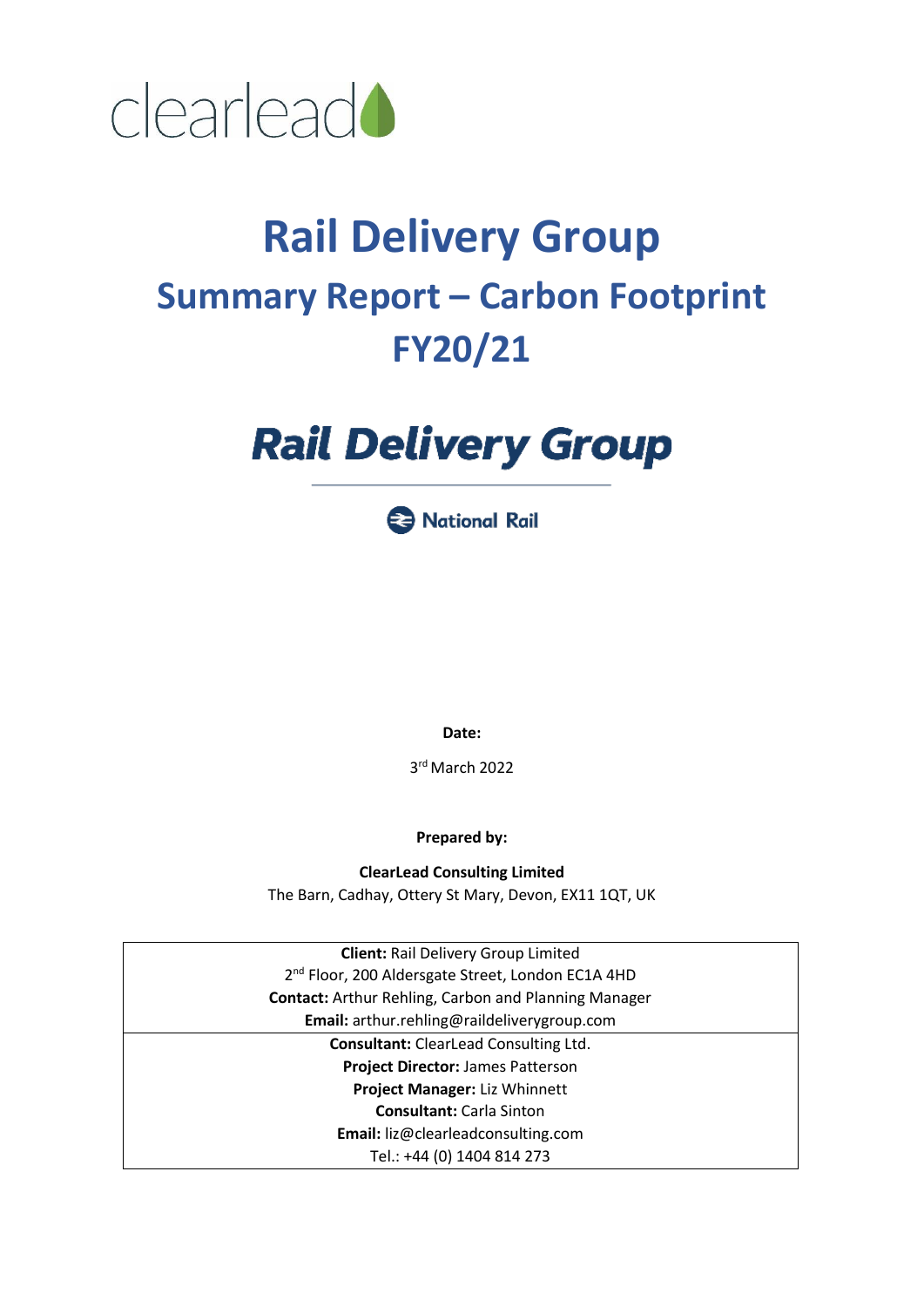

#### **Quality Management**

| <b>Document</b><br>name   | RDG Extended Report_Carbon Footprint Methodology FY20_21 |                              |                                                 |                                          |                                                     |                         |                                          |  |  |
|---------------------------|----------------------------------------------------------|------------------------------|-------------------------------------------------|------------------------------------------|-----------------------------------------------------|-------------------------|------------------------------------------|--|--|
| Issue/revisi<br><b>on</b> | v.h                                                      | v.j                          | v.1                                             | V.1.1                                    | V.1.2                                               | v.2                     | v.3                                      |  |  |
| Report<br><b>Status</b>   | <b>DRAFT</b>                                             | <b>FINAL</b><br><b>DRAFT</b> | <b>FINAL</b><br><b>DRAFT -</b><br><b>ISSUED</b> | <b>FINAL</b><br>DRAFT -<br><b>ISSUED</b> | <b>FINAL</b><br>DRAFT-<br>ISSUED/<br><b>REVISED</b> | FINAL-<br><b>ISSUED</b> | $FINAL -$<br>REVISED,<br><b>REISSUED</b> |  |  |
| Date                      | 10/02/2022                                               | 10/02/2022                   | 11/02/2022                                      | 16/02/2022                               | 23/02/2022                                          | 03/03/2022              | 07/06/2022                               |  |  |
| Author                    | <b>CS</b>                                                | <b>CS</b>                    | <b>CS</b>                                       | <b>CS</b>                                | CS.                                                 | <b>CS</b>               | AR                                       |  |  |
| Checked by                | EW                                                       | EW                           | JP                                              | EW                                       | EW                                                  | EW                      | N/A                                      |  |  |
| Signature                 |                                                          |                              | Satten                                          | htura                                    | hinn                                                |                         |                                          |  |  |
| Project<br>number         | C0315                                                    | C0315                        | C0315                                           | C0315                                    | C0315                                               | C0315                   | N/A                                      |  |  |

#### **LIMITATIONS**

This report has been prepared by ClearLead Consulting Limited solely for the use of the Client and those parties with whom any warranty agreement has been executed, or with whom an assignment has been agreed. Should any third party wish to use or rely upon the contents of the report, written approval must be sought from ClearLead Consulting Limited; a charge may be levied against such approval.

ClearLead Consulting Limited accepts no responsibility or liability for:

- a) the consequences of this document being used for any purpose or project other than for which it was commissioned, and
- b) the use of this document by any third party with whom an agreement has not been executed.

The work undertaken to provide the basis of this report comprised a study of available documented information from a variety of sources (including the Client) and discussions with other interested parties. The opinions given in this report have been dictated by the finite data on which they are based and are relevant only to the purpose for which the report was commissioned. The information reviewed should not be considered exhaustive and has been accepted in good faith as providing true and representative data pertaining to site conditions. Should additional information become available which may affect the opinions expressed in this report, ClearLead Consulting Limited reserves the right to review such information and, if warranted, to modify the opinions accordingly; a charge may be levied for any changes. It should be noted that any recommendations identified in this report are based on information provided by the Client and as gathered through data requests. In some cases, data requested was not available, in these instances and in the absence of information to the contrary, ClearLead Consulting Limited used information from benchmarks or assumptions to complete the report.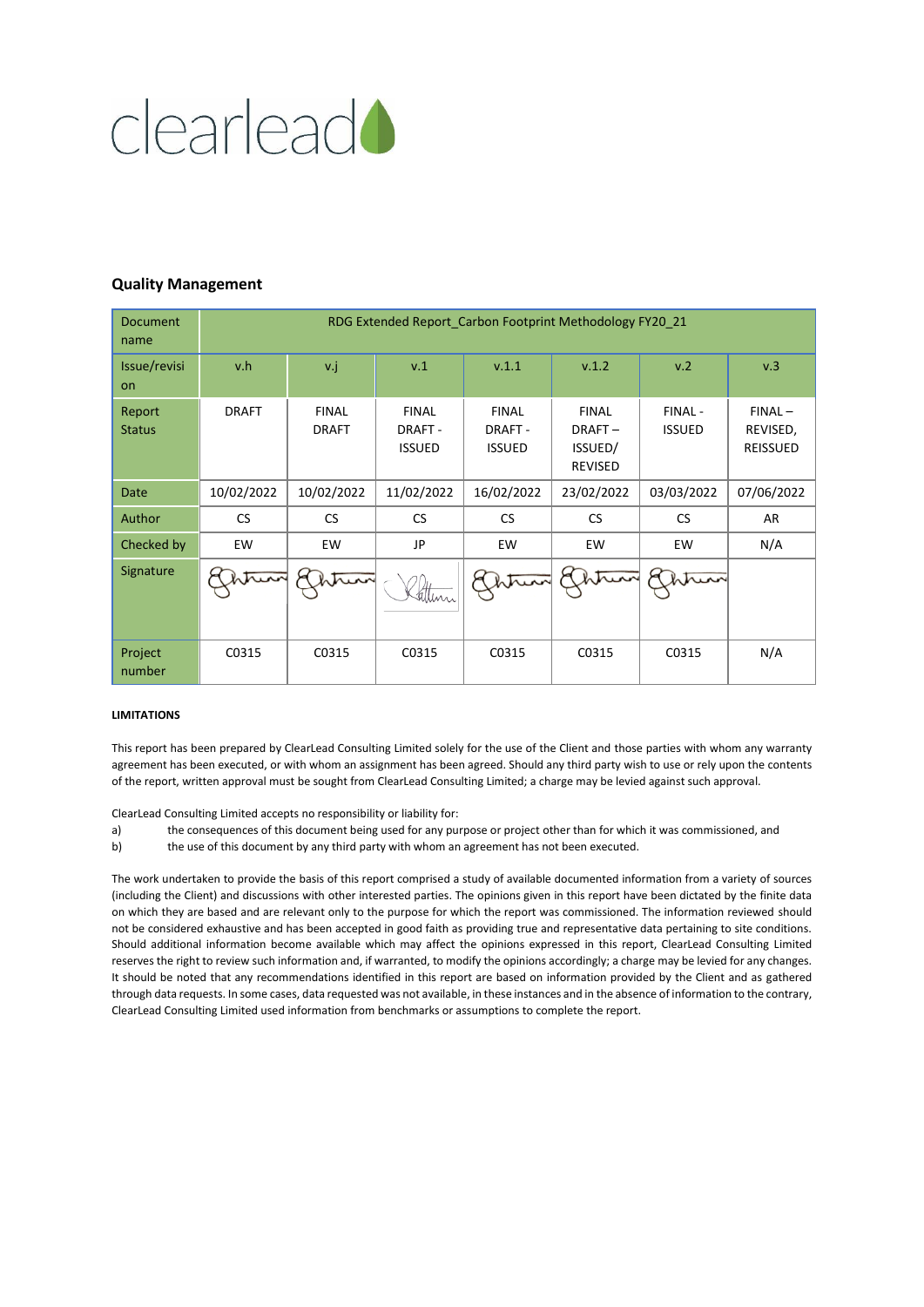

ISO 9001 ISO 14001 ISO 45001

Certificate Number. 16135

# Contents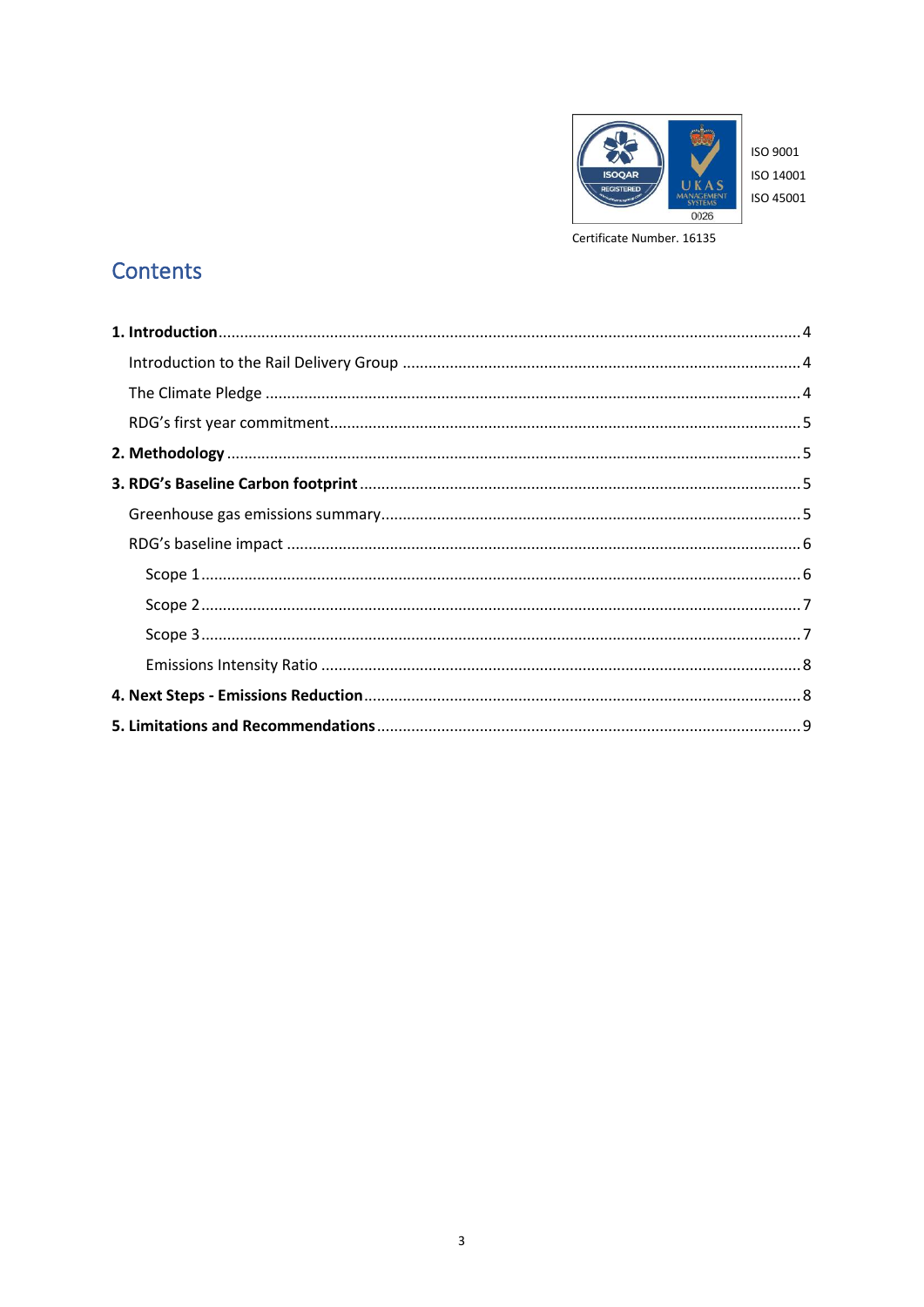# <span id="page-3-0"></span>1. Introduction

This report summarises the Rail Delivery Group's (RDG) carbon footprint for the financial year 2020- 2021 (the 12 month period from  $1<sup>st</sup>$  April 2020 - 31<sup>th</sup> March 2021). The methodology, key limitations and recommendations for improvement in subsequent years are also outlined. This report forms part of a number of documents produced by ClearLead Consulting to calculate and document RDG's baseline carbon footprint.

# <span id="page-3-1"></span>Introduction to the Rail Delivery Group

The Rail Delivery Group (RDG) is a membership body that brings together the companies that run the British railway network with the goal of delivering a better railway for the country and its communities<sup>1</sup>.

The rail industry has long been committed to providing cleaner, low carbon transport, but the importance of low carbon transport has now "never been clearer<sup>2</sup>", with decarbonising Britain's railway network being key to achieving the country's net zero commitments. Transport is now the highest-emitting sector of the economy, and therefore a priority for decarbonisation, and rail is a central part of the solution.

As the body that brings together all interested parties in the UK's rail network, RDG is working with member organisations to advance decarbonisation by encouraging a shift towards rail from higheremission modes of transport, as well as taking steps to reduce the emissions and other environmental impacts of the rail industry<sup>3</sup> (such as local impacts of stations<sup>4</sup>). Alongside this, RDG is seeking to understand and reduce its own emissions, and has already taken steps to reduce the environmental impact of their operations, including recycling and energy-efficiency initiatives<sup>5</sup>.

# <span id="page-3-2"></span>The Climate Pledge

As part of RDG's efforts to reduce the impacts of its own operations, RDG joined the Climate Pledge on 21<sup>st</sup> April 2021. The Climate Pledge calls on companies to be net zero across their businesses by 2040, committing signatories to three principal areas of action:

1. Regular reporting - measure and report greenhouse gas emissions (GHG) on a regular basis across Scopes 1, 2 and 3. The Climate Pledge asks companies to refer to best practices within their industry, e.g. the Greenhouse Gas (GHG) Protocol, which is one of the Climate Pledge's recommended methods.

<sup>4</sup> Rail Delivery Group, 2021, *Sustainable Stations Best Practice Guide*. Available:

<sup>1</sup> Rail Delivery Group, 2020. *About Us.* Available[: https://www.raildeliverygroup.com/about-us.html.](https://www.raildeliverygroup.com/about-us.html)

<sup>2</sup> Rail Delivery Group, 2021. *Catalysing a green recovery*. Available[: https://www.raildeliverygroup.com/about](https://www.raildeliverygroup.com/about-us/publications/12853-2021-10-catalysing-a-green-recovery/file.html)[us/publications/12853-2021-10-catalysing-a-green-recovery/file.html.](https://www.raildeliverygroup.com/about-us/publications/12853-2021-10-catalysing-a-green-recovery/file.html)

<sup>&</sup>lt;sup>3</sup> The Climate Pledge. *Signatories*. Available: [https://www.theclimatepledge.com/us/en/Signatories/rail](https://www.theclimatepledge.com/us/en/Signatories/rail-delivery-group)[delivery-group.](https://www.theclimatepledge.com/us/en/Signatories/rail-delivery-group)

https://www.raildeliverygroup.com/about-us/publications/12802-2021-04-sustainable-stations-best-practiceguide/file.html

<sup>&</sup>lt;sup>5</sup> The Climate Pledge, 2022. Available[: https://www.theclimatepledge.com/us/en/the-pledge.](https://www.theclimatepledge.com/us/en/the-pledge)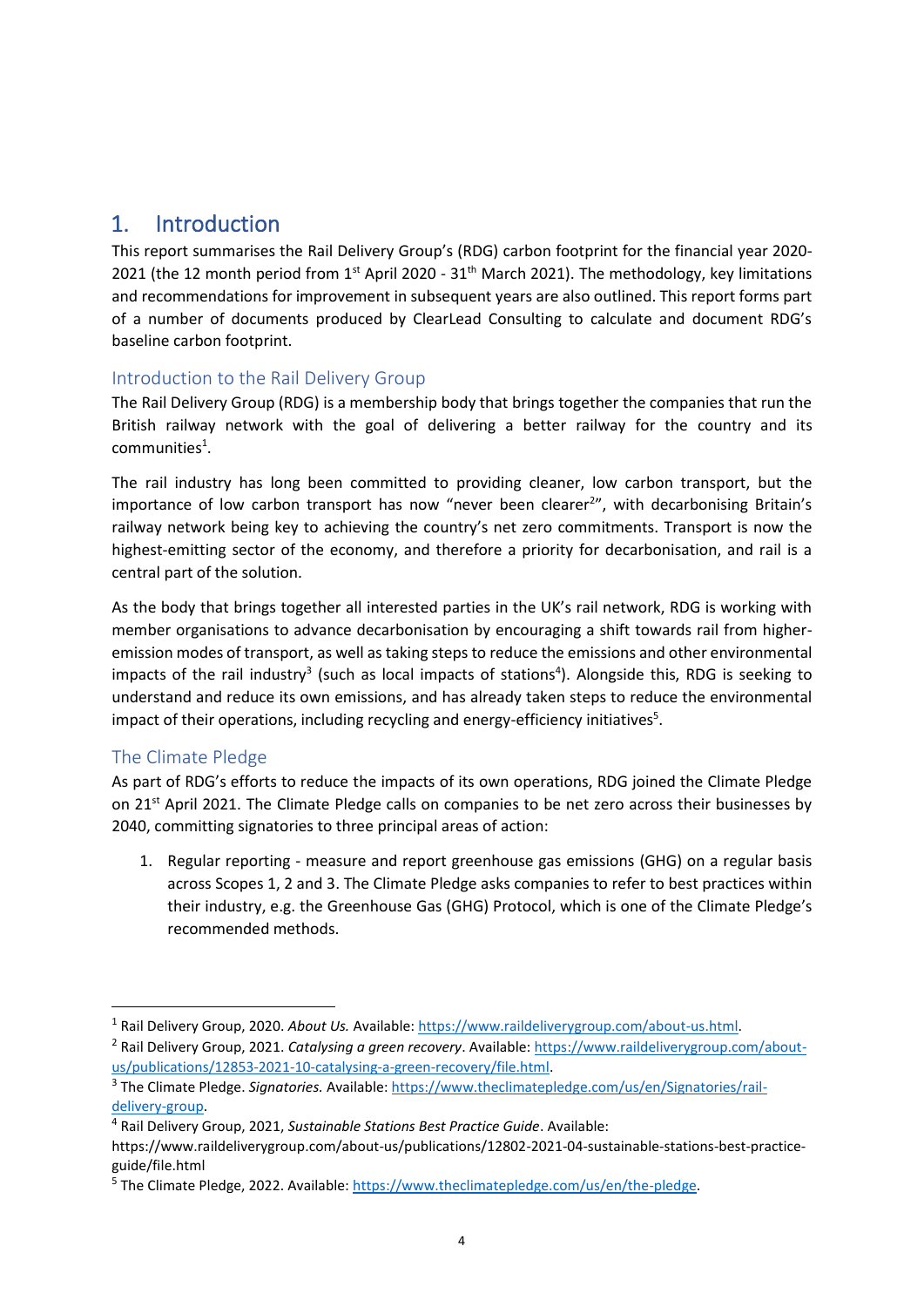- 2. Carbon elimination implement decarbonisation strategies in line with the Paris Agreement through real business changes and innovations, including efficiency improvements, renewable energy, materials reductions, and other carbon emission elimination strategies.
- 3. Credible offsets neutralise any remaining emissions with additional, quantifiable, real, permanent, and socially-beneficial offsets to achieve net zero annual carbon emissions by 2040<sup>6</sup>.

## <span id="page-4-0"></span>RDG's first year commitment

As part of the Climate Pledge, RDG commit to comprehensively reviewing and reporting of the organisation's greenhouse gas emissions, accounting for all emissions associated with RDG's operations, including those the organisation can control, Scopes 1 and 2, as well as emissions the organisation can influence, Scope 3. This is a vital first step to identifying the largest emission sources and therefore where future efforts should be focused. This process will set a baseline for future greenhouse gas emissions to be measured against.

# <span id="page-4-1"></span>2. Methodology

The methodology used to calculate RDG's greenhouse gas emissions follows the World Resources Institute GHG Protocol - A Corporate Accounting and Reporting Standard, Revised Edition<sup>7</sup> ("the Protocol") and is guided by the Protocol's key principles of relevance, completeness, consistency, transparency and accuracy. RDG were supported to do this by energy and sustainability consulting company ClearLead Consulting Ltd.

An operational control approach has been taken, meaning that the inventory covers emissions from all operations that are under the group's operational control. Emissions are reported in line with the company's financial year, the baseline year being RDG's 2020/2021 financial year. UK Government emissions factors have been applied where available; electricity emission factors are location based.

To ensure full transparency, calculation methodologies, assumptions and any alternative emission factors have been disclosed within a detailed methodology document, 'RDG Extended Report\_Carbon Footprint Methodology FY20\_21<sup>'8</sup>, as well as the 'RDG Carbon Inventory FY20\_21' spreadsheet<sup>9</sup>.

<span id="page-4-5"></span><span id="page-4-4"></span>This approach is in line with the UK's Competition and Markets Authority (CMA) Green Claims Code<sup>10</sup>, which ensures green claims are truthful, accurate, clear and unambiguous, do not hide or omit important information, consider the full life cycle of a product or service and are substantiated.

# <span id="page-4-2"></span>3. RDG's Baseline Carbon footprint

## <span id="page-4-3"></span>Greenhouse gas emissions summary

A summary of RDG's GHG emissions for the 12 month period from 1<sup>st</sup> April 2020 - 31<sup>st</sup> March 2021 is shown in Table 1. Absolute emissions (total emissions) are summarised as well as two intensity ratios. Intensity ratios provide a measure of greenhouse gas emissions in proportion to a measure of activity and are useful for annual comparison.

<sup>6</sup> The Climate Pledge. *The Pledge.* Available[: https://www.theclimatepledge.com/us/en/the-pledge.](https://www.theclimatepledge.com/us/en/the-pledge)

<sup>7</sup> WRI GHG Protocol Corporate Standard. Available: [https://ghgprotocol.org/corporate-standard.](https://ghgprotocol.org/corporate-standard)

<sup>8</sup> ClearLead Consulting Ltd., 2022. *RDG Extended Report: Carbon Footprint Methodology FY20/21*. Available on request.

<sup>9</sup> ClearLead Consulting Ltd. 2022. *RDG Carbon Inventory FY20/21*. Available on request.

<sup>10</sup> HM Government, 2021. *Green Claims Code*. Available: [https://greenclaims.campaign.gov.uk/.](https://greenclaims.campaign.gov.uk/)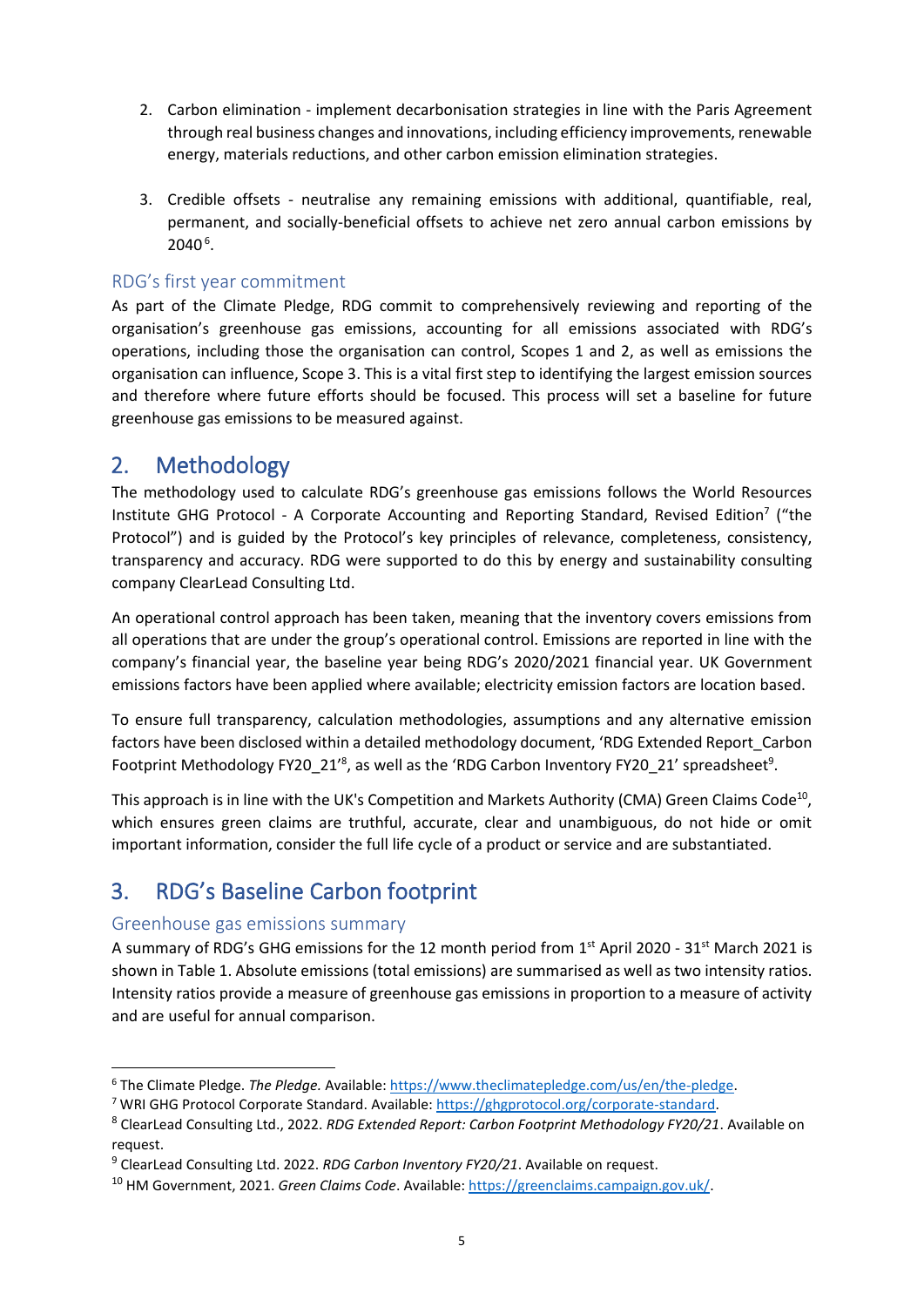| <b>Summary table</b>                                                     |               |  |  |  |
|--------------------------------------------------------------------------|---------------|--|--|--|
| Absolute GHG emissions breakdown (tCO <sub>2</sub> e) per financial year |               |  |  |  |
| <b>Scope</b>                                                             | FY20/21       |  |  |  |
| Scope 1                                                                  | 0.0           |  |  |  |
| Scope 2                                                                  | 113.0         |  |  |  |
| Scope 3                                                                  | 21,465.2      |  |  |  |
| Total (Scope 1 and 2)                                                    | 113.0         |  |  |  |
| Total (Scopes 1, 2, and 3)                                               | 21,465.2      |  |  |  |
| % change (year-on-year)                                                  | N/A           |  |  |  |
| GHG emission intensity (tCO <sub>2</sub> e) per financial year           |               |  |  |  |
| Budget (£)                                                               | 53,500,000.00 |  |  |  |
| Carbon intensity (tCO <sub>2</sub> e per £ million budget)               | 403.3         |  |  |  |
| % change                                                                 | N/A           |  |  |  |
| <b>Average FTEs</b>                                                      | 308.0         |  |  |  |
| Carbon intensity (tCO <sub>2</sub> e per FTE)                            | 70.1          |  |  |  |
| % change (year-on-year)                                                  | N/A           |  |  |  |

Table 1: RDG GHG emissions summary (FY20/21).

## <span id="page-5-0"></span>RDG's baseline impact

As illustrated in Figure 1, 99% of RDG's GHG emissions fall within Scope 3. The remaining 1% of emissions are Scope 2 emissions from electricity and heat supplied through RDG's landlord.



Figure 1: RDG's GHG emissions by scope (FY20/21).

## <span id="page-5-1"></span>Scope 1

Scope 1 emissions involve the direct GHG emissions that are released as a result of operations that are controlled or owned by an organisation. There are three major subcategories within Scope 1: stationary combustion (the combustion of fuel within machinery or equipment such as boilers), mobile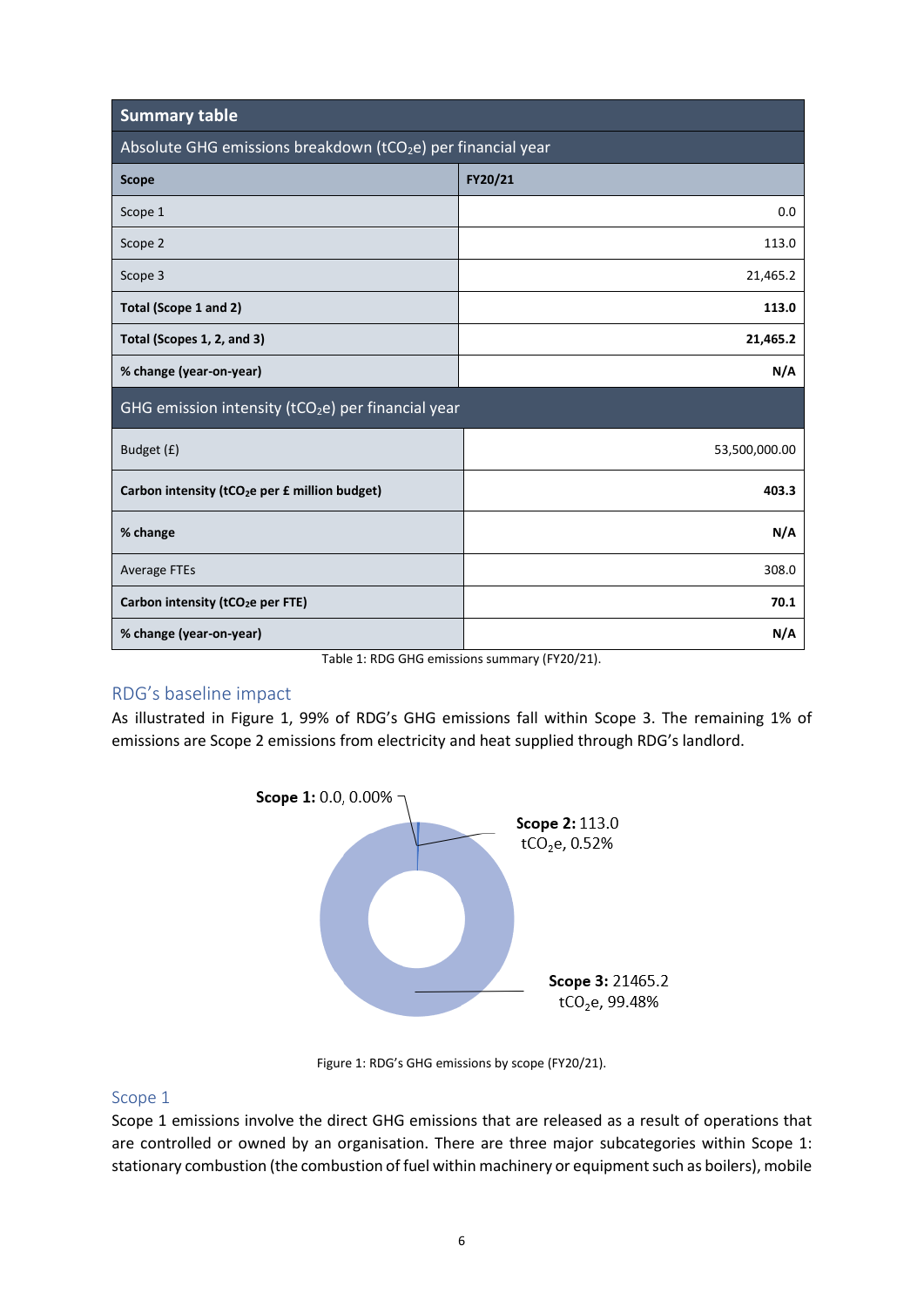combustion (the combustion of fuels due to the operation of vehicles owned or leased), and fugitive emissions (emissions from refrigeration systems)<sup>11</sup>. There are no Scope 1 emissions associated with RDG's operations as RDG did not operate or maintain any heating or cooling plant and had no company-owned vehicles in the baseline year. Fugitive emissions from refrigerants used in cooling plant have been accounted for in Scope 3 due to RDG's indirect control.

### <span id="page-6-0"></span>Scope 2

Scope 2 emissions are caused by the indirect release of GHG emissions that are derived from the purchase of heat, electricity, steam, and cooling. RDG's Scope 2 emissions make up 1% of overall GHG emissions: 76.4 tCO<sub>2</sub>e are from purchased electricity and 36.6 tCO<sub>2</sub>e are from purchased heat, both of which were supplied by RDG's landlord at its office premises located at 200 Aldersgate Street, London.

#### <span id="page-6-1"></span>Scope 3

Scope 3 emissions are all indirect emissions (not included in Scope 2) that occur in RDG's value chain, including both upstream and downstream emissions<sup>12</sup>. Whilst RDG's operations are predominantly office-based, the reach of the organisation's operations, and therefore the Scope 3 emissions, is large. A breakdown of RDG's Scope 3 emissions, as per the GHG Protocol's fifteen Scope 3 categories is shown in Figure 2. All applicable categories were included in the baseline carbon inventory for completeness and to assess the materiality of emission sources for future GHG emission calculations.

Within Scope 3, the purchase of goods and services (S3-1) accounts for 20,893.3 tCO<sub>2</sub>e of RDG's overall footprint and is therefore by far the largest emission source. Figure 3 shows a further breakdown of emissions within Scope 3-1 Purchased goods and services. IT services account for 8175.5 tCO<sub>2</sub>e of emissions within this category and professional services a further  $4562.0$  tCO<sub>2</sub>e.



Figure 2: RDG's GHG Scope 3 emissions.

<sup>&</sup>lt;sup>11</sup> US EPA Scope 1 and Scope 2 Inventory Guidance. Available[: https://www.epa.gov/climateleadership/scope-](https://www.epa.gov/climateleadership/scope-1-and-scope-2-inventory-guidance)[1-and-scope-2-inventory-guidance.](https://www.epa.gov/climateleadership/scope-1-and-scope-2-inventory-guidance)

<sup>12</sup> WRI GHG Protocol. *FAQ.* Available:

[https://ghgprotocol.org/sites/default/files/standards\\_supporting/FAQ.pdf.](https://ghgprotocol.org/sites/default/files/standards_supporting/FAQ.pdf)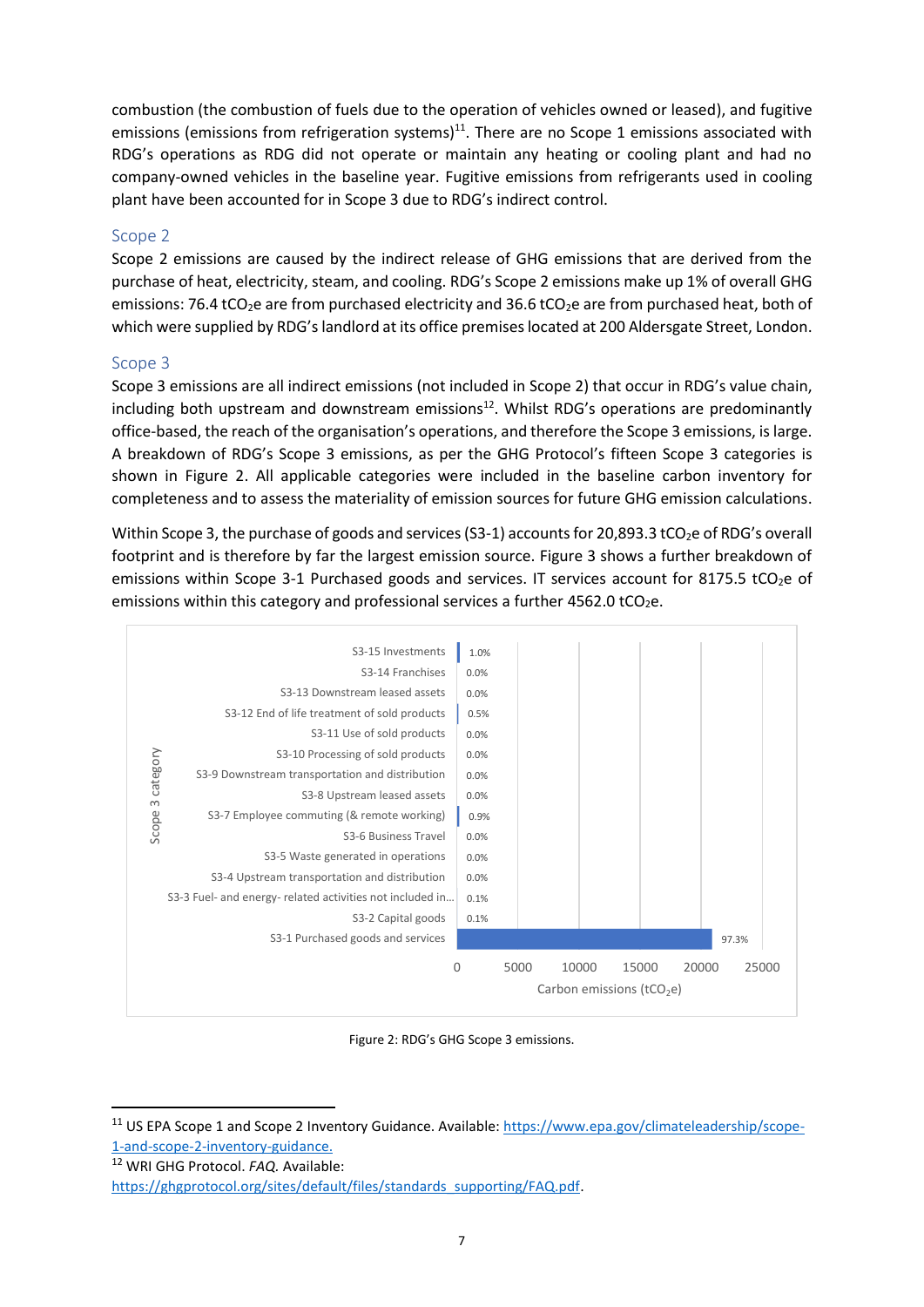

Figure 3: Breakdown of RDG's GHG emissions (tCO<sub>2</sub>e) within S3-1 Purchased goods and services.

The GHG emissions associated with RDG's investments (S3-15), which includes pension payments, is the second largest category within Scope 3, accounting for 222.4 tCO<sub>2</sub>e. Employee commuting and remote working (S3-7) and end of life treatment of sold products (S3-12) are also significant emission sources accounting for 188.0 tCO<sub>2</sub>e and 108.0 tCO<sub>2</sub>e respectively.

## <span id="page-7-0"></span>Emissions Intensity Ratio

In order to compare RDG's GHG emissions annually, two intensity ratios have been calculated, as shown in Table 2. The carbon emissions per British Pound of budget and per full-time equivalent (FTE) have been calculated.

| Total carbon footprint and intensity ratio |                                       |                          |  |  |  |  |
|--------------------------------------------|---------------------------------------|--------------------------|--|--|--|--|
| <b>Carbon intensity</b>                    | Carbon emissions per £ million budget | 403.3 tCO <sub>2</sub> e |  |  |  |  |
| (intensity ratio)                          | Carbon emissions per FTE              | 70.1 tCO $2e$            |  |  |  |  |

Table 2: RDG Carbon intensity ratio.

# <span id="page-7-1"></span>4. Next Steps - Emissions Reduction

Having quantified Scope 1, 2 and 3 emissions, RDG's next step will be to identify opportunities to make emissions reductions. RDG has commissioned an energy audit which will cover the energy used in the London office premises and energy used in RDG's transport operations, which together make up its Scope 2 and some of its Scope 3 emissions. The energy audit will help RDG to identify measures to reduce energy use and carbon emission from these sources. With Scope 3 emissions from purchased goods and services forming the majority of its emissions, RDG will also need to focus on this area through engaging with its supply chain, firstly to better understand and quantify these emissions, then to seek to make reductions where possible through supplier engagement and considering carbon emissions as part of its future procurement strategy and purchasing decisions.